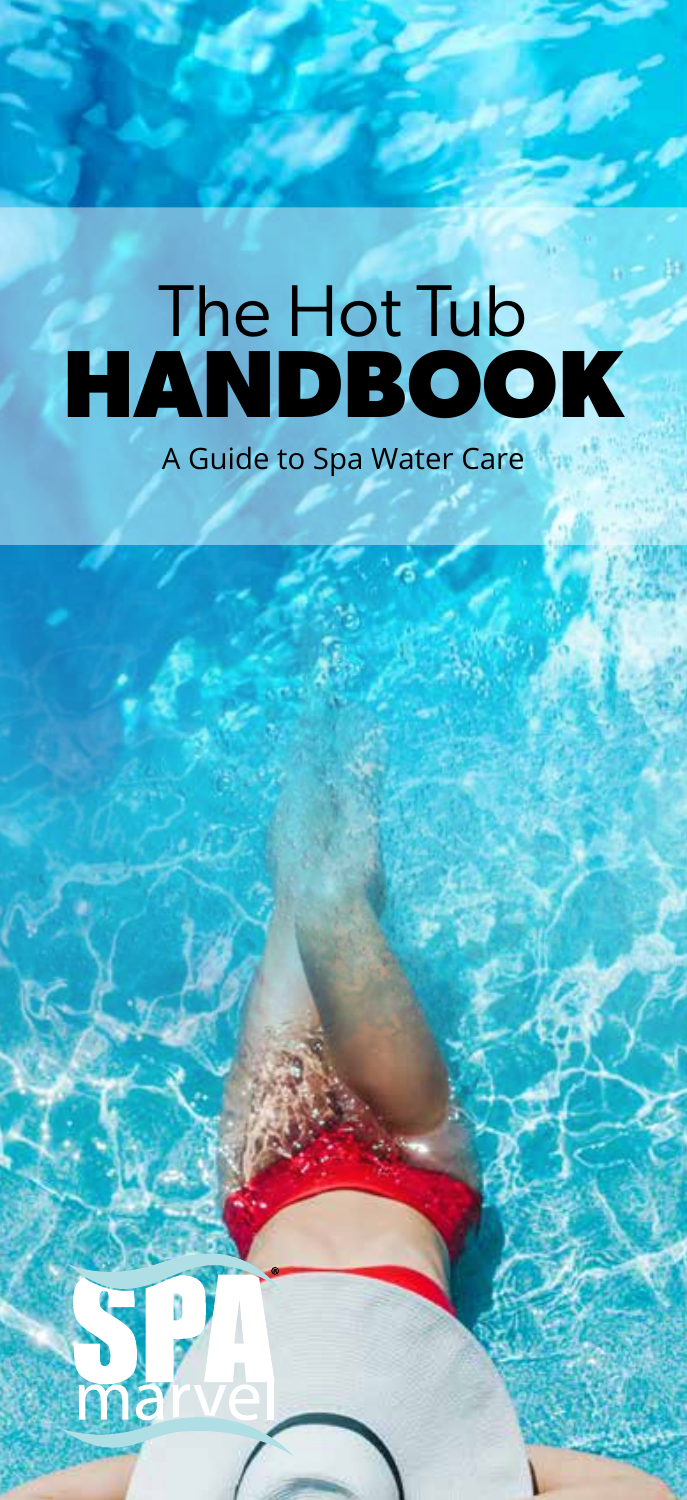| GETTING STARTED 1                    |    |
|--------------------------------------|----|
| Start With Better Water 1            |    |
| Ensure Sufficient Filtration 1       |    |
|                                      |    |
|                                      |    |
| <b>HOW TO USE SPA MARVEL  2</b>      |    |
|                                      |    |
| Step 2 - Using Spa Marvel Cleanser3  |    |
|                                      |    |
|                                      |    |
| <b>WATER CARE BASICS  4</b>          |    |
|                                      |    |
|                                      |    |
|                                      |    |
|                                      |    |
|                                      |    |
|                                      |    |
| Absentee Spa Owners7                 |    |
| Effects of Sanitizer on Alkalinity 8 |    |
| Chloramines & Bromamines 8           |    |
| Shocking the Water  8                |    |
|                                      |    |
|                                      |    |
|                                      |    |
|                                      |    |
| HANGING THE WATER                    | 13 |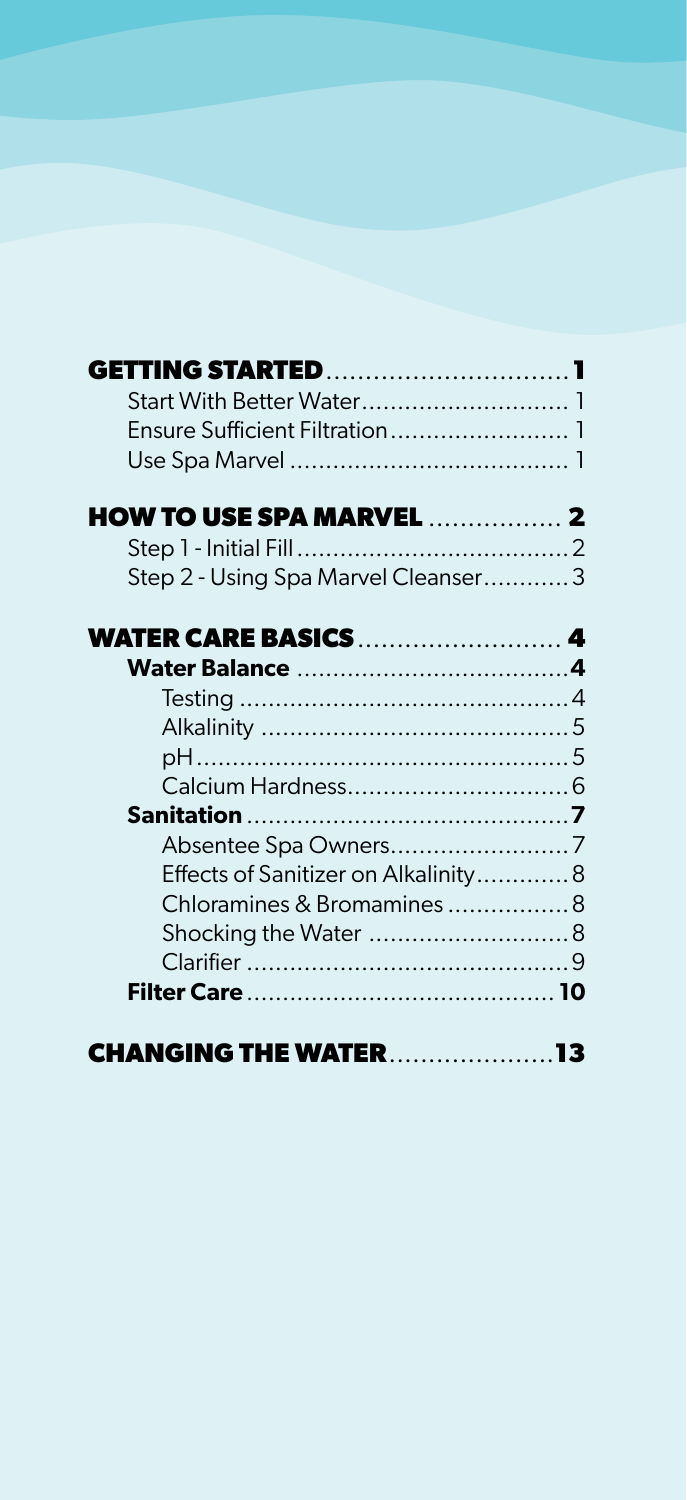## **GETTING STARTED**

### **Start With Better Water**

The better the water is that you fill your spa with, the fewer struggles you may endure and the easier the water will be to balance and maintain. Using a hose pre-filter such as the **X10 Water** Filter<sup>®</sup> is a great way to do this.

### **Ensure Sufficient Filtration**

Most spas come from the factory programmed with default filtration times that are insufficient. This can lead to the use of more chemicals and poor water quality. Make sure that your filtration settings are scheduled to filter at least 6-8 hours a day. If your spa utilizes a low-volume/lowspeed hush pump (often referred to as a 'circ' pump) ensure that it is filtering 24/7. If you are unsure of your tub's filtration system, check your manual or consult your dealer.

### **Use Spa Marvel**®

Spa Marvel<sup>®</sup> will allow you to operate your spa with significantly fewer chemicals than you would without **Spa Marvel**®, making your hot tub experience more enjoyable and water care much easier. **Spa Marvel**® also has properties that condition your skin, leaving it feeling so soft and supple that people with skin conditions like eczema and psoriasis often find that their condition improves when using Spa Marvel®. One bottle of **Spa Marvel**® treats all spas up to 500 gallons (2000 litres) for 3 months, and a swim spa for 1 month.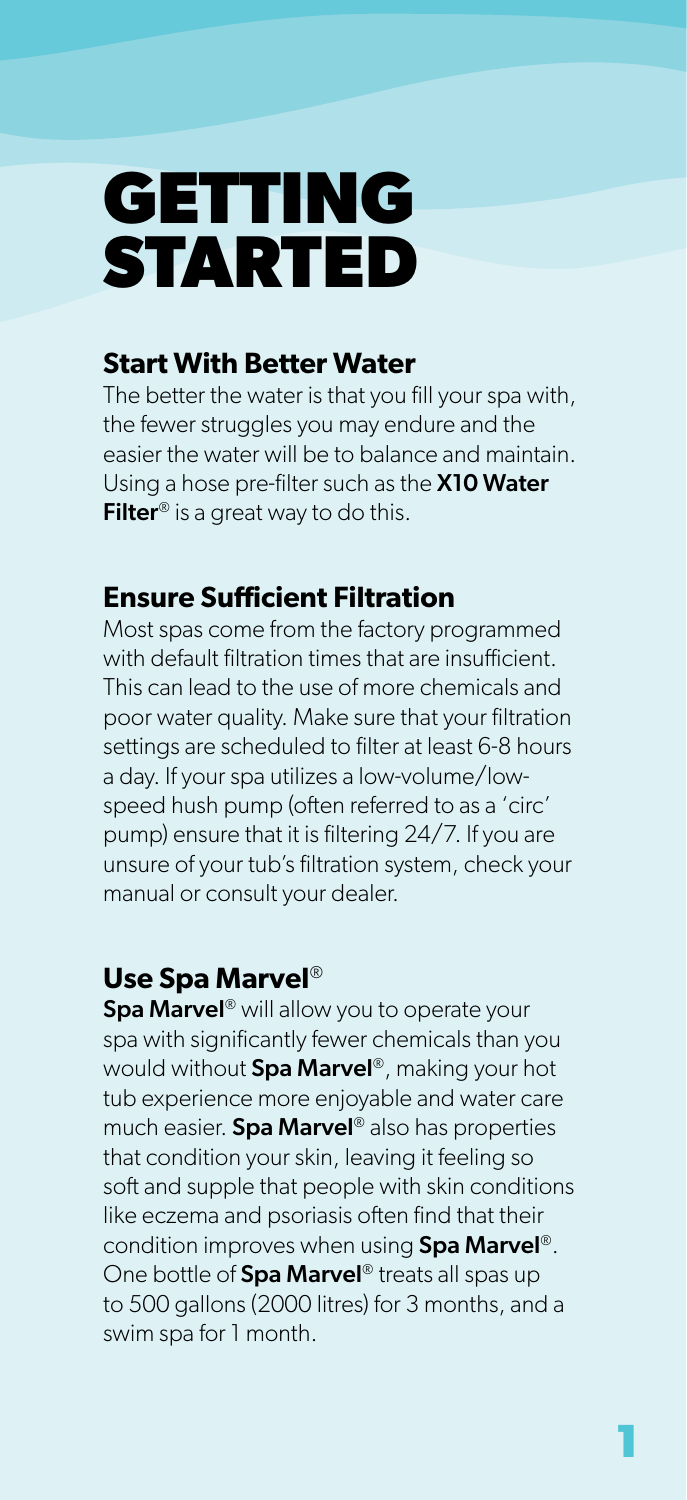## **HOW TO USE PA MAR**

The instructions below are for use in a brand new spa. If using Spa Marvel in an existing spa begin with Step 2, then proceed to Step 1.

## **Step 1 - Initial Fill**

- Fill spa as per your spa manufacturer's directions. If using well water or poor quality source water, use of a hose pre filter such as the X10 Water Filter<sup>®</sup> (www.x10filter.com) is strongly recommended.
- Heat water to desired temperature.
- Add 1 full bottle of Spa Marvel Water Treatment & Conditioner® for ALL tubs up to 500 gallons (2,000 litres).
- Ensure that the spa is programmed to filter a minimum of 6 hours a day. Spas with lowvolume circulation/hush pumps should be programmed to filter a minimum of 18 hours a day (24 hours a day is preferred).
- Add sanitizer *as per your professional spa retailer's guidelines*. (see page 7)
- Balance water (see page 4)
	- Alkalinity between 80 and 150 ppm, ideally 120 and 150 ppm
	- pH between 7.2 and 8.2
	- Calcium Hardness between 175 and 250 ppm

Adding Spa Marvel® Add 1 full bottle of Spa Marvel Water Treatment & Conditioner® every 3 months.

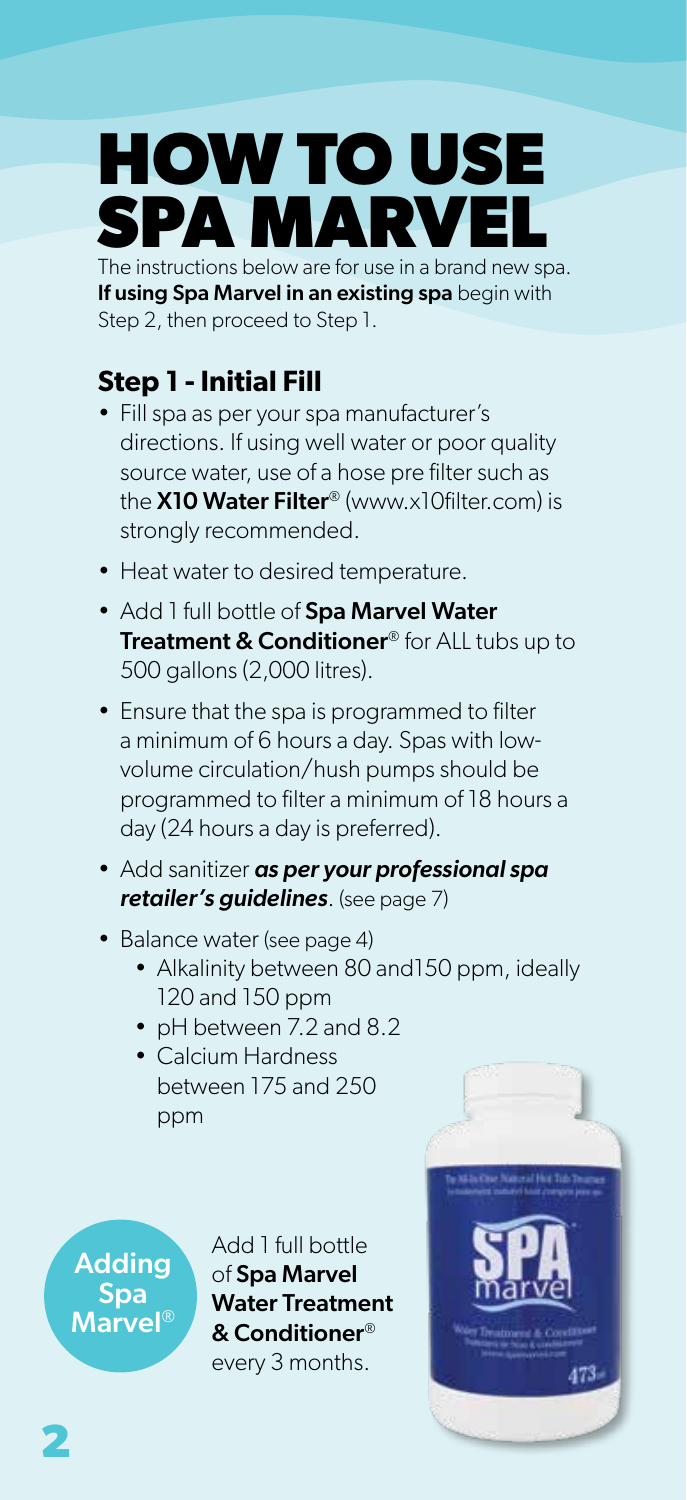

#### **Step 2 - Using Spa Marvel Cleanser**®

- In a brand new spa, your first water change should occur after no more than 90 days of use.
- Prior to changing the water, remove your filter, add 1 full bottle of Spa Marvel Cleanser<sup>®</sup> to your existing spa water, run on high speed for 1 hour, and then leave the Cleanser in the spa on regular cycle for at least another 23 hours.
- Drain and refill your spa as per your spa manufacturer's directions and treat the spa water again as instructed on the initial fill.
- The frequency of water changes is dictated by your spa water's measurement of Total Dissolved Solids (TDS). Your professional spa retailer can recommend water change intervals by testing for TDS. Spa Marvel Cleanser® should be used each time before draining the spa.

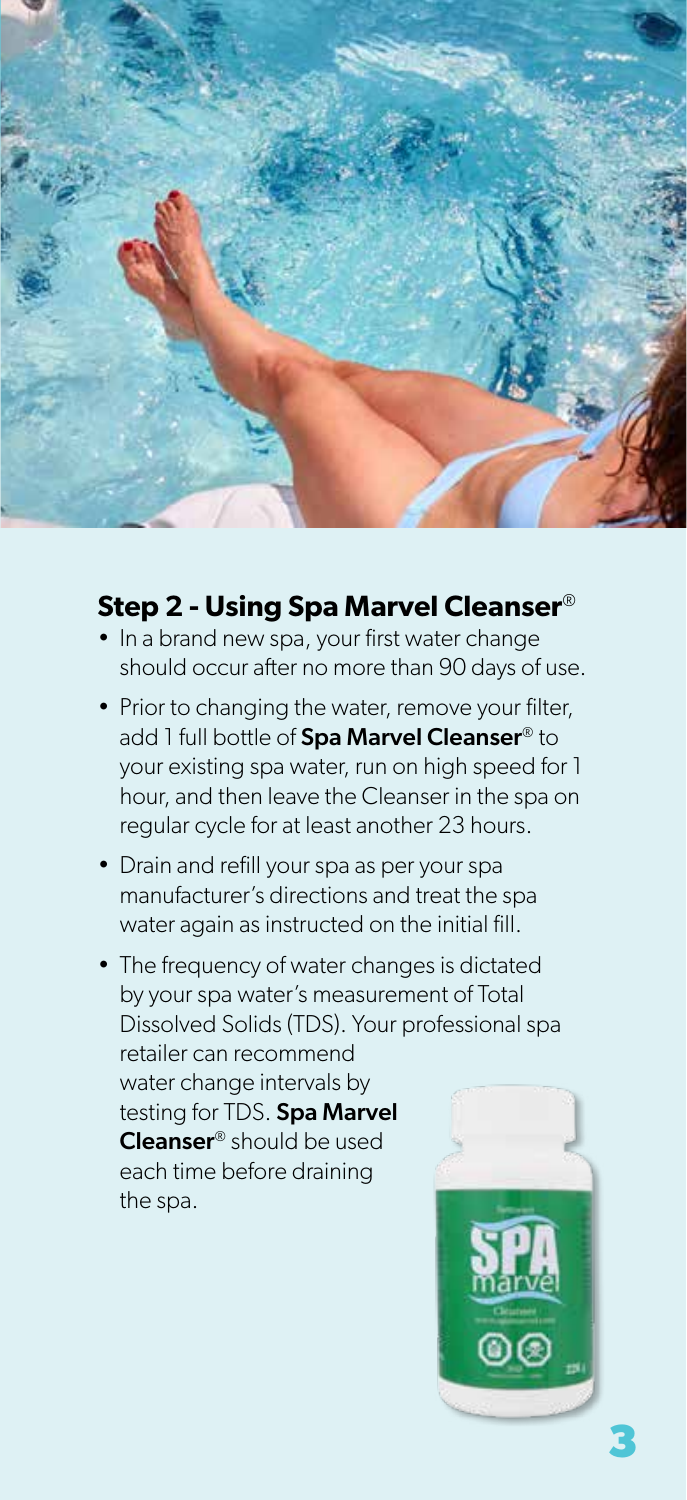

There are three main components to water care:



**3**

**4**

Water Balance

Sanitation

Filter Care

## **1 WATER BALANCE**

The three main components to water balance are: alkalinity, pH and hardness.

#### **Testing Water Balance**

There are 4 common ways to test your water balance.

- 1. TEST STRIPS The most commonly used and fastest method is to use test strips. These strips use litmus paper that is dipped into the water and then matched against a colour legend to determine different readings. Most strips test for the basics: pH, alkalinity and free sanitizer. Some will test for more including cyanuric acid, total chlorine and hardness.
- 2. TITRATION This is where drops of a reagent are added to a water sample and the corresponding colours are compared to a chart to determine the readings.
- **3. ELECTRONIC TESTING** There are several electronic testing devices available.
- 4. WATER LAB TESTING These tests are typically done at a professional spa retailer who is equipped with high-tech equipment to analyze the water sample.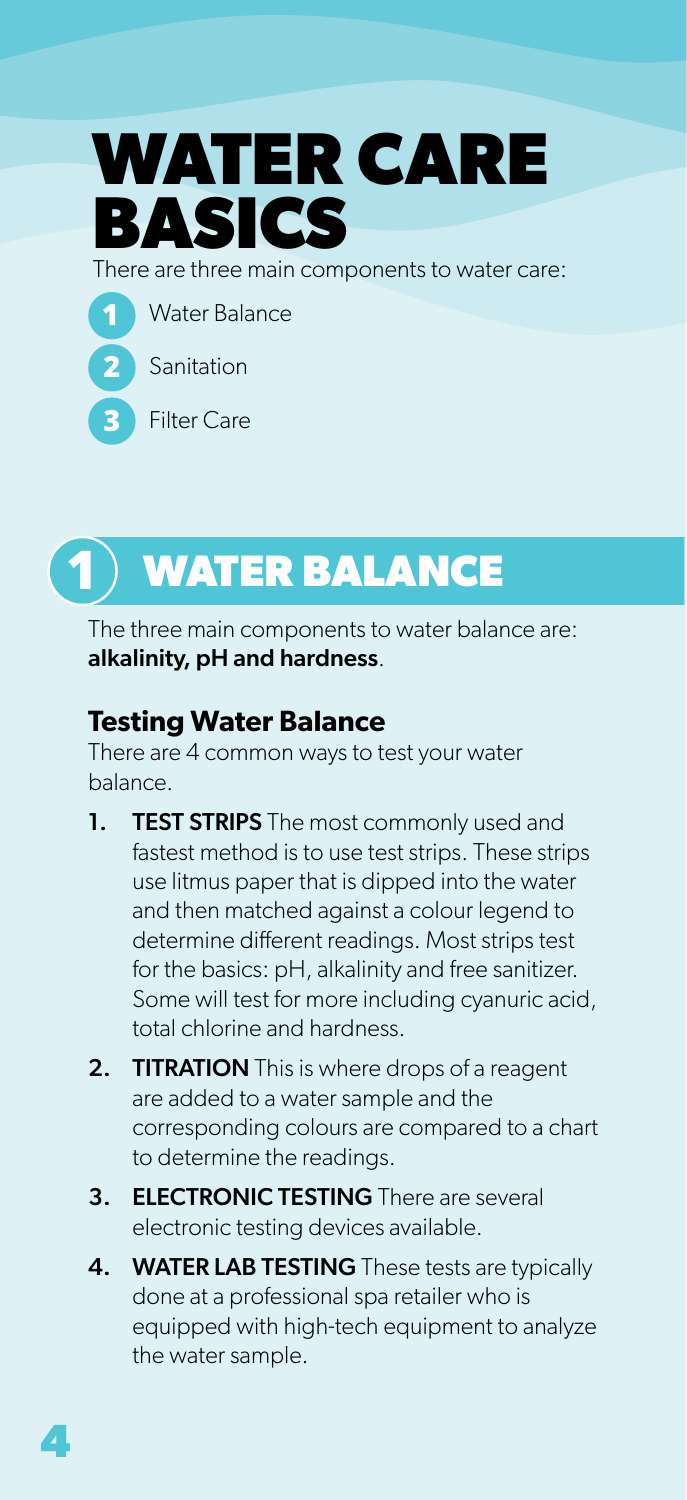### **Alkalinity**

Your water's alkalinity needs to be between 80-150 ppm, ideally between 120-150.

Between 120 and 150 ppm

If alkalinity is too high it will cause cloudy water and can cause calcium and gypsum that may be absorbed in your water to precipitate out of solution and make the spa walls feel gritty or have a film that looks like drywall compound on them.

If alkalinity is too low, it will cause foaming, damage to your spa's equipment, and bather discomfort; bathers will start to itch and may even break out in rashes.

If alkalinity is either too high or too low, sanitizers such as chlorine and bromine do not work as efficiently. In some cases, they may only be 10% efficient which means you have to add 10 times as much chlorine/bromine when the alkalinity is not balanced, as you would if it were balanced.

To lower alkalinity use pH reducer. To raise alkalinity, use alkalinity increaser.

You should check the alkalinity reading every 1-2 weeks, and adjust if required.

### **pH**

Look at the  $pH$  AFTER the alkalinity is in the proper range.

In traditional spa water care, pH is recommended to be between 7.2-7.8, but with **Spa Marvel**® the pH range is

Between 7.2 and 8.2

broader; pH is fine between 7.2-8.2, as long as you are using **Spa Marvel**® and the alkalinity is in the correct range.

The reason for this broader acceptable pH range is that Spa Marvel<sup>®</sup> reduces the surface tension of the water. When surface tension is reduced, pH will naturally rise a little bit. pH that is high due to this natural rise will not cause cloudy water, reduced sanitizer efficiency, scaling, odours, or anything untoward as it can in traditional (non-Spa Marvel) water care.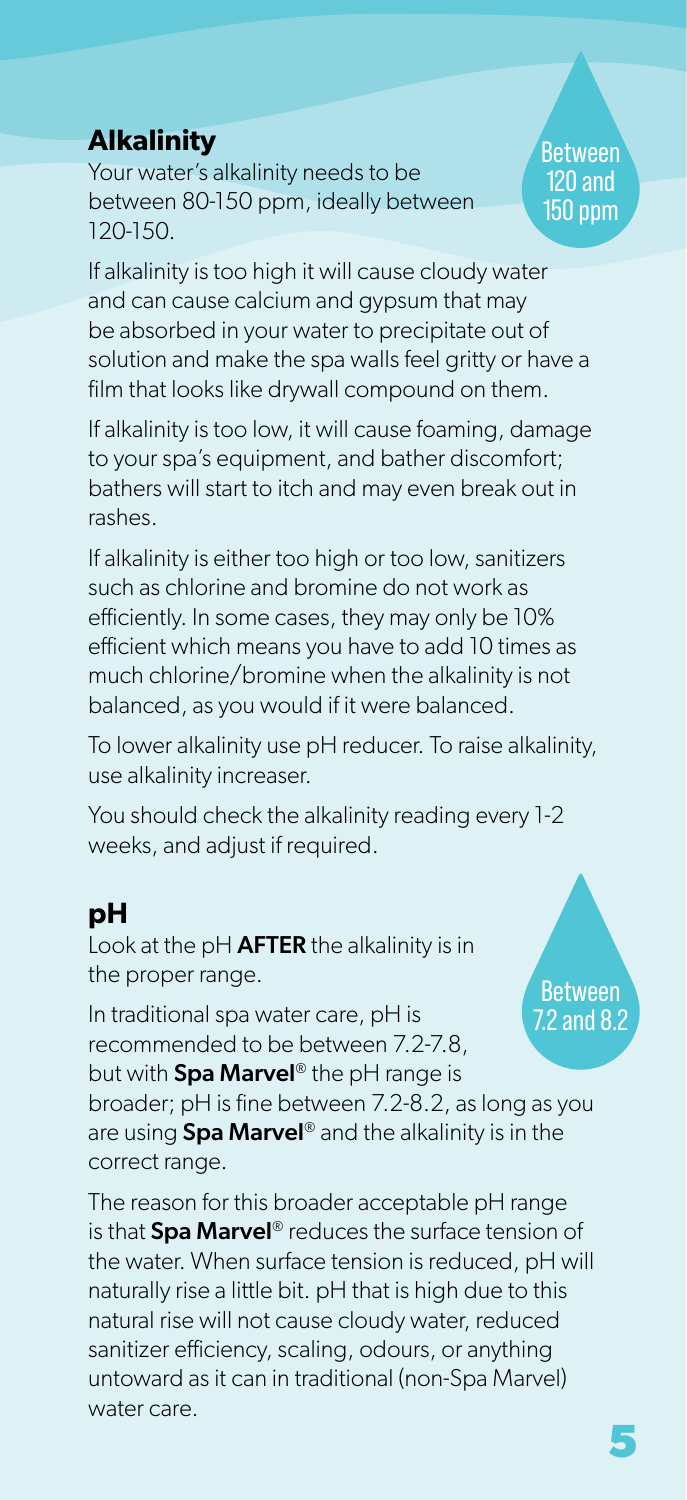To lower pH, use pH reducer. To raise pH, use pH increaser. When using Spa Marvel<sup>®</sup>, it is very rare that you will need to adjust pH, as long as the alkalinity is in the proper range. Again, do not worry about the pH readings until alkalinity is in the proper range.

### **Calcium Hardness**

Calcium hardness is a measurement of how much calcium is dissolved in your water.

The biggest concerns are that if there isn't enough calcium (the water is soft), you can experience excessive foaming and the water may feel sticky on your skin.

If calcium hardness is too high (the water is hard), it can create scaling in your hot tub, similar to the white scale buildup you see in shower heads and tea kettles. The good news is that Spa Marvel<sup>®</sup> does a great job at preventing scale build up from forming, so you do not need to worry about hard water when using **Spa Marvel**®. Additionally, if you fill your spa using the  $X10$  Water Filter®, the X10 will alter calcium in the water to a form that will not cause scaling.

Calcium hardness should be between 175-250 ppm. To increase calcium hardness, use calcium hardness increaser. There is no easy way to lower calcium hardness in spa water.

If you can, fill your spa with soft water from a water softener, then increase the calcium hardness to the 175-250 ppm range with calcium hardness increaser.

**6**

Between 175 and 250 ppm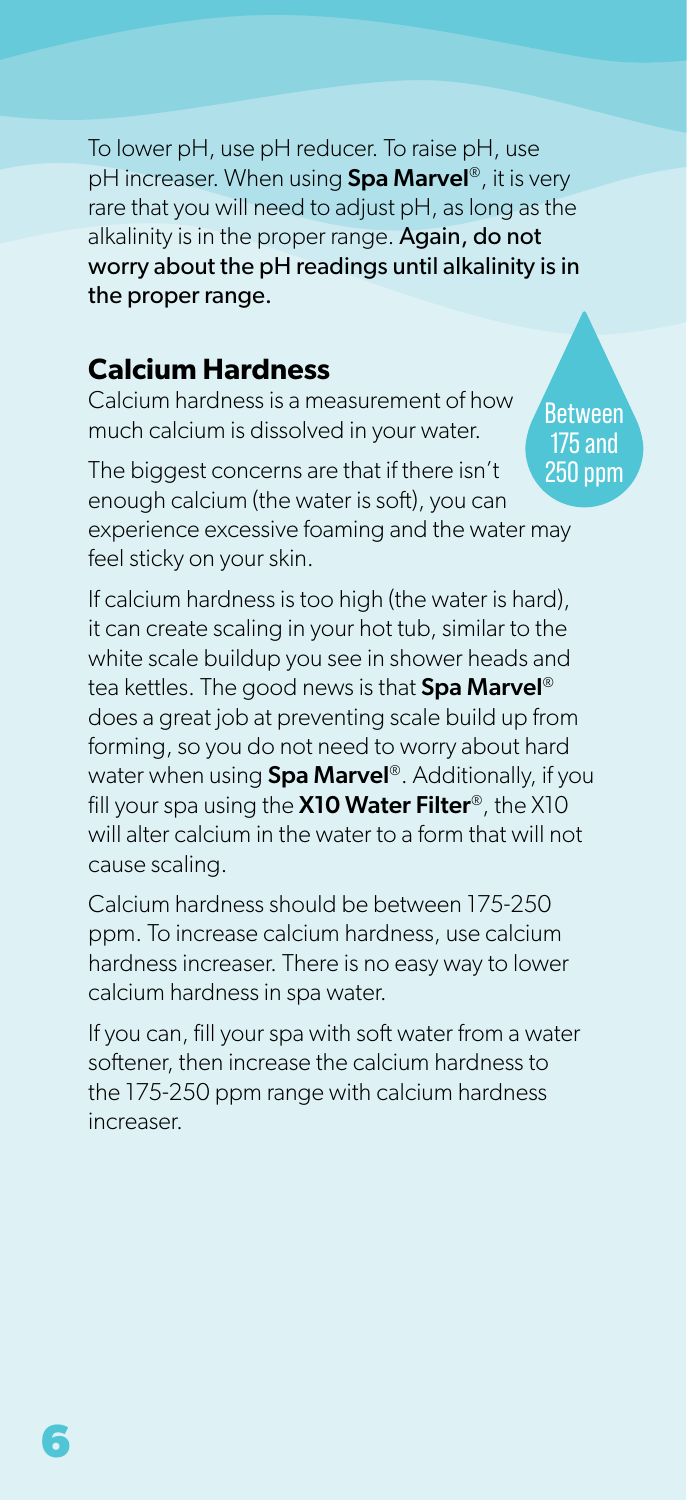## **2 SANITATION**

To maintain a biologically safe environment for bathers, hot tub water requires mechanisms to kill and prevent the growth of bacteria and other pathogens. The products used to do this are known as sanitizers. The most common sanitizers are chlorine and bromine.

Spa Marvel<sup>®</sup> does some of the work that chlorine and bromine can do, but Spa Marvel<sup>®</sup> does not sanitize; it doesn't attack and kill bacteria the way a sanitizer does. Rather it naturally removes the food necessary for bacteria to live. This is in part how aquariums and lakes can maintain themselves without needing a sanitizer added to them.

Since Spa Marvel<sup>®</sup> is doing some of the work that chlorine and bromine would otherwise do, it will take less chlorine or bromine to maintain the desired readings when using Spa Marvel<sup>®</sup>, than when not.

It is generally recommended to maintain sanitizer readings between 3-5 ppm in residential spa applications. There are so many variables in spa water care that it is impossible to prescribe an exact amount of sanitizer to use, but when using Spa Marvel, a good guide for adding chlorine or bromine granules is to use the ratio of 4 teaspoons per 250 gallons of water (20 grams per 1,000 litres) on the initial fill, then add 1 teaspoon (5 grams) to the water each time you are finished using the hot tub. If you are using chlorine or bromine in a tablet form, using 2 tablets a week in the dispenser is a good place to start. Your professional spa retailer can provide you with the best product and form of sanitizer to use.



#### **Absentee Spa Owners**

Spa Marvel<sup>®</sup> is a favorite amongst absentee spa owners: people like cottagers and vacation home owners whose spas are not being used and who may not be available to add sanitizer for weeks or months on end. Spa Marvel<sup>®</sup> will maintain the water during their absence, even though no sanitizer has been added.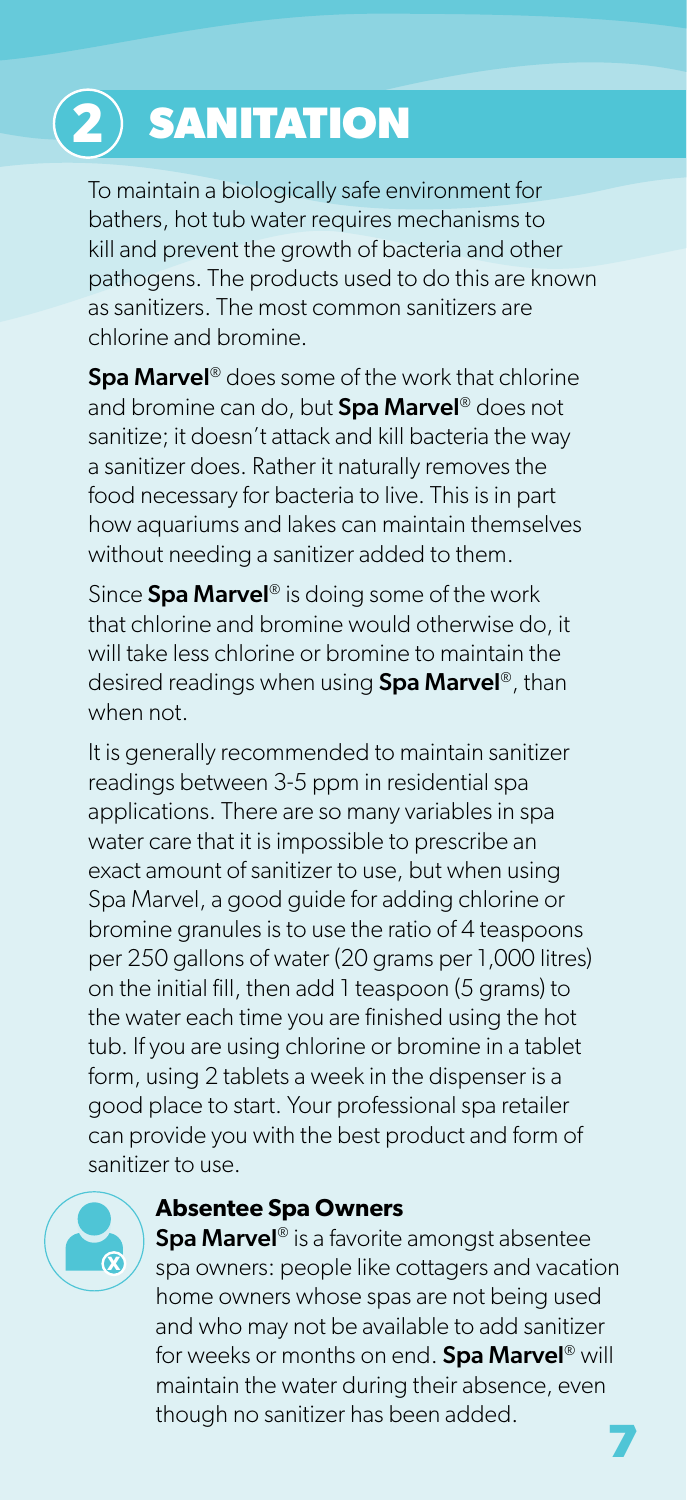

#### **Effects of Sanitizer on Alkalinity**

As sanitizer is added to the water it turns to acid. The acid will lower your alkalinity, slowly making the water more acidic. It is important to check your alkalinity reading on a regular basis to ensure that it is in the ideal range, and to adjust it as required. If you don't, as time goes on the water will become more acidic and cause increased consumption of the sanitizer and foamy water. This can cause the bathers to itch and develop rashes, and can damage your spa's equipment.

#### **Chloramines & Bromamines**

After sanitizers have done their work breaking down contaminants and they become exhausted, they are converted to a form that doesn't do anything except sit in the water and expel odours. In other words, when a chlorine molecule cannot do any more work, it becomes what is known as a chloramine (bromine becomes a bromamine), and chloramines give off the chlorine-smell that is so often associated with pools and spas. In other words, when you can smell chlorine, you are actually smelling chloramines, which is the chlorine that has been exhausted and is not doing anything to keep the water safe.

#### **Shocking the Water**

To get rid of the smell, you need to get rid of the chloramines/bromamines. The way to do this is to add a large dose of something that will break them down. This is called 'shocking the water'. "Shocking" is a term used to describe the addition of a large dose of an oxidizing agent to the water. The oxidizing agent will break down contaminants that are too small to be filtered out of the water that can cause hazy water and odours, including chloramines and bromamines. Oxidizing agents include bromine, chlorine and non-chlorine spa shock. To sum this up, if you smell chlorine, it is a sign that you actually need more chlorine (or bromine or non-chlorine spa shock).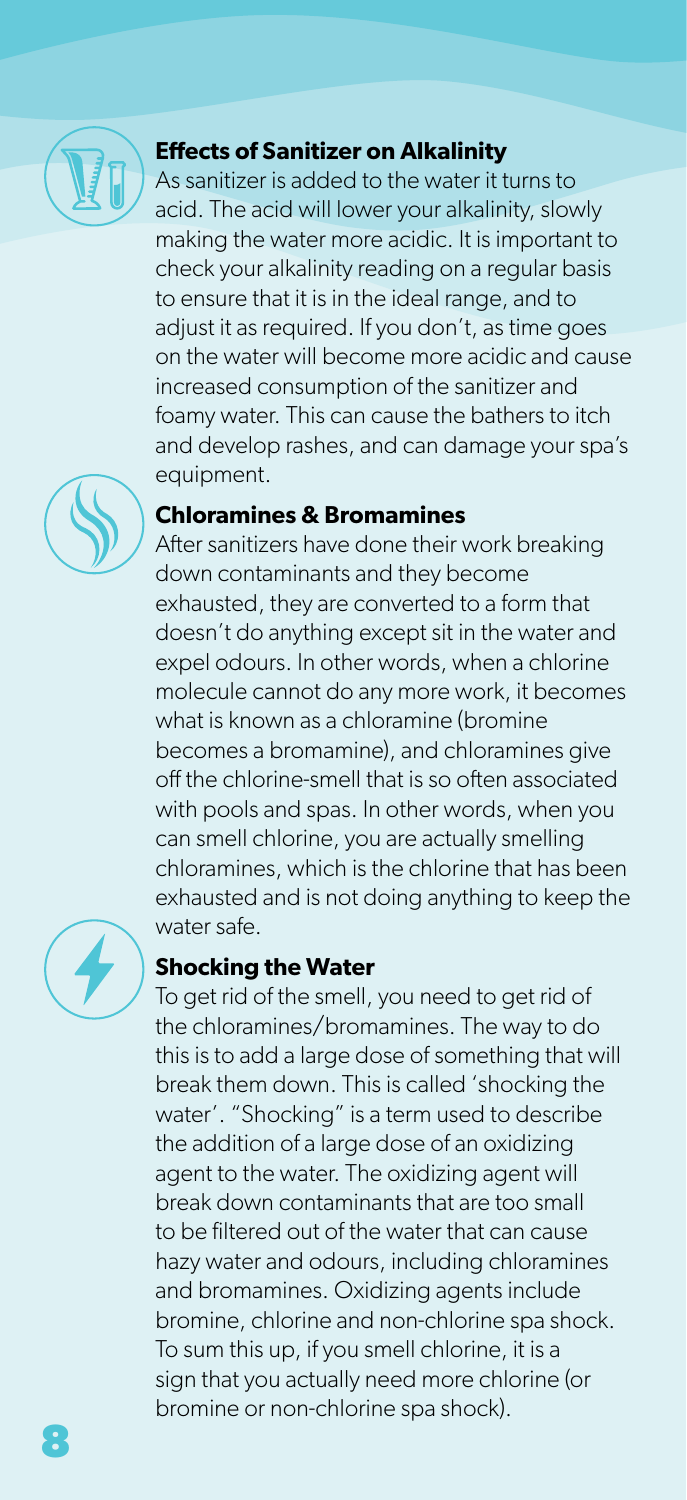Once a week, shock the water by adding chlorine or bromine granules to the water at the ratio of 4 teaspoons per 250 gallons of water (20 grams per 1,000 litres). If the water is in any way not clear, increase the dosage to 2 tablespoons per 250 gallons of water (30 grams per 1,000 litres). If you are using a nonchlorine shock, follow the directions on the package.

It is perfectly acceptable to shock the water more frequently if necessary. For example, if the spa has had a large bather load and the water isn't crystal clear, shock the water to help get everything cleared up sooner.



#### **Clarifier**

Sometimes contaminants can be introduced to the water that are so fine that they pass through the filter and stay in suspension, leaving the water looking hazy. If a clean filter and shocking the water will not remove these contaminants, then using a water clarifying product from your professional spa retailer will help. The clarifier sequesters the fine particles that are causing the haze and clumps them together so that they become a larger particle and can get trapped in the filter media.

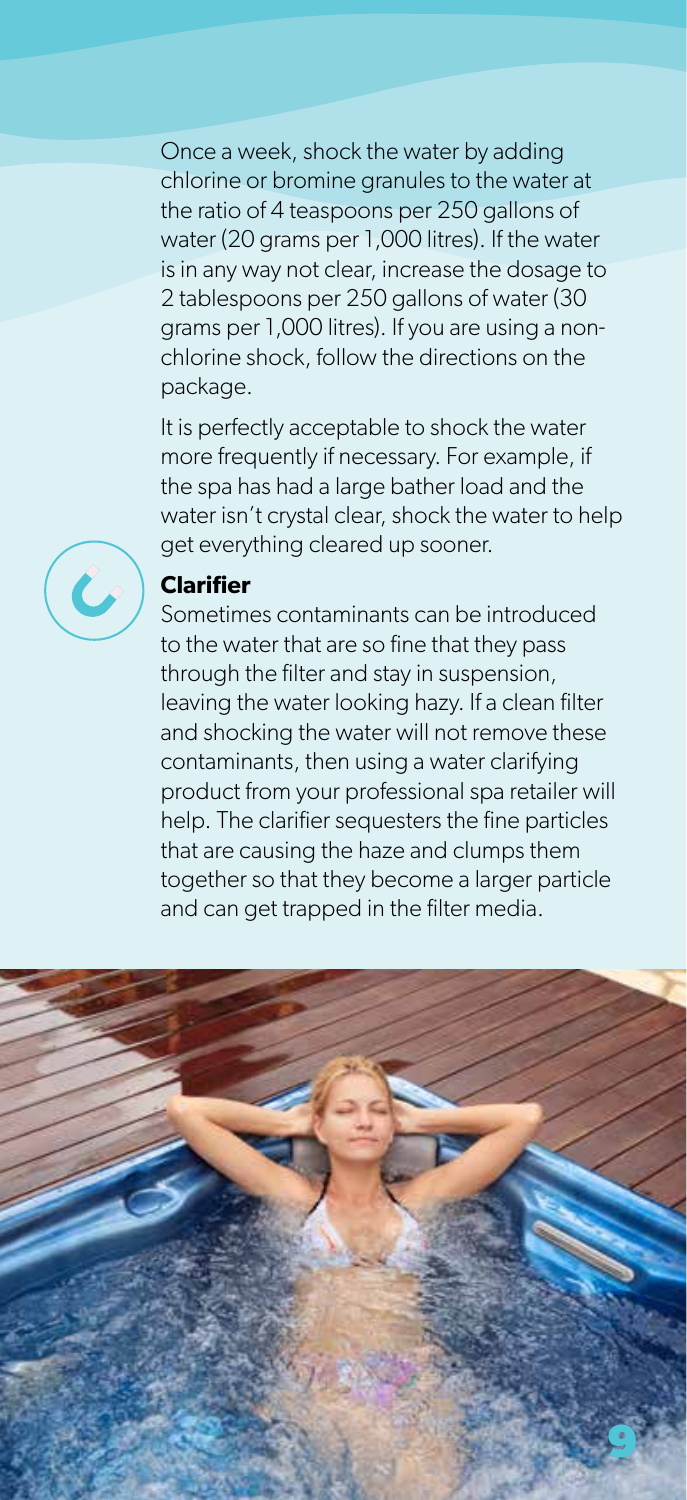## **3 FILTER CARE**

Thorough and frequent filter care is CRITICAL to maintaining the quality of your spa water. You can do everything else correctly, but if you don't keep your filters clean, you will be struggling with cloudy water, odours, and the excessive use of chemicals.



Spa filters capture debris introduced to the spa water by the bathers, including hairspray, makeup, deodorant, perfume, lotions and creams, along with human waste, like body oils, sweat, and residual urine, feces and blood. Properly cleaned filter cartridges are essential to successful spa water care. Dirty filters will put strain on your pump, may shut down your power pack, and can cause cloudy and smelly water.

There are two basic kinds of filters: disposable filters, which cannot be cleaned and are to be disposed of when they are no longer effective, and the more popular pleated fabric filters, that are designed to be cleaned as required, and replaced after multiple uses. This section refers to the latter of the two, the pleated fabric type.

People often ask "How often should I clean my filter"? Which is a lot like asking "How often should I wash my car"? A car that sits in a garage in Southern California that is only driven on Sundays will need to be washed a lot less frequently than a car that is being driven daily in New York City in the winter time. The Southern California car might go a year without needing to be washed, whereas a car in NYC in a snow storm might need to be washed every few hours to keep it clean.

Similarly, hot tub filter cleaning frequency is a function of use. For example, if the spa is at a vacation home that is only used once a month by two people who shower thoroughly before using the spa, the filter will go months before needing to be cleaned. On the other hand, if the spa is at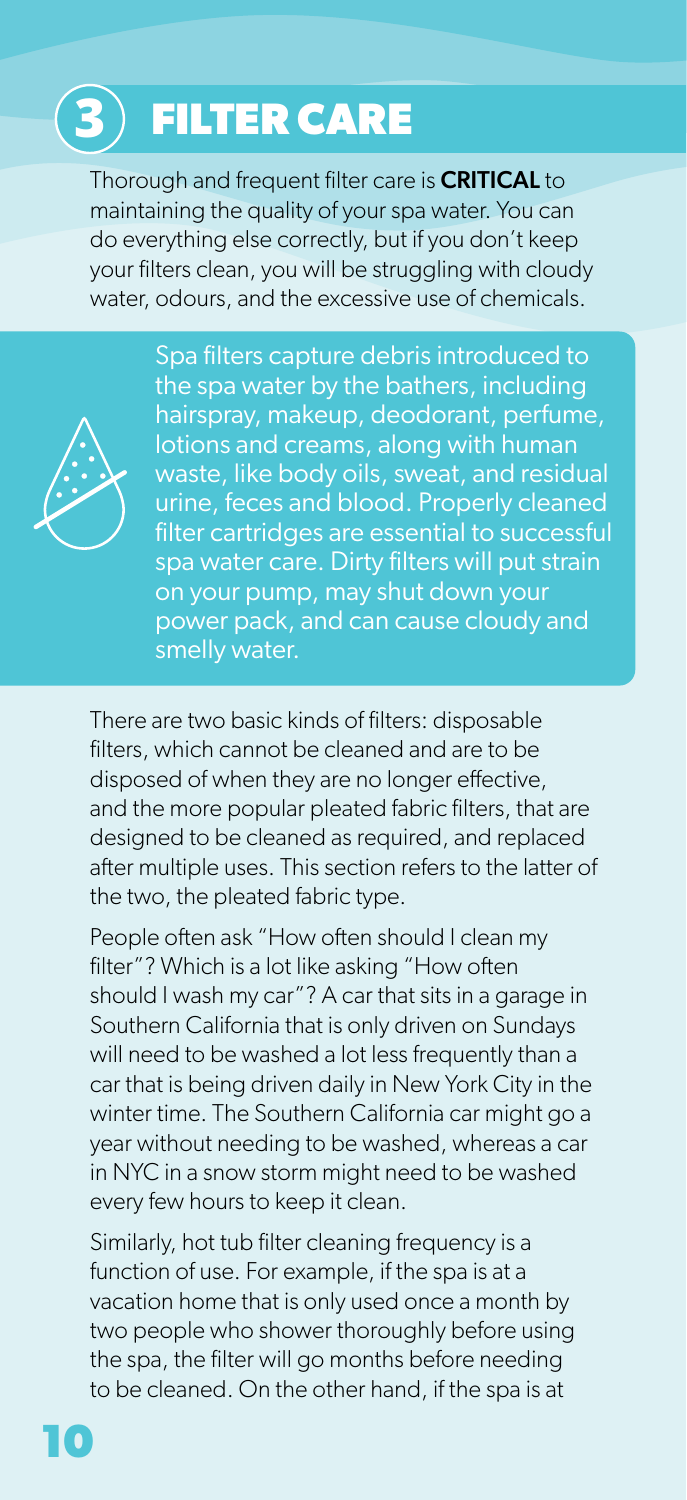a home where a family of 5 uses it daily without showering beforehand, the filter will require more frequent cleaning, possibly every week.

Additionally, filters come in different sizes and capacities. Filter size is measured in square feet, which is the measurement of the surface area of the filter fabric. The physical size of 2 filters may be identical, but the square footage of the fabric on one may be double the other, which means that the filter can go twice as long before needing to be cleaned.

Filter quality is also a consideration; not all filters are created equally. Using a good quality filter recommended by your professional spa retailer will yield better results, helping to maintain clearer water for longer periods of time.

Filters are not magic; they need to be maintained. For example, if on the first day of using a brand new filter a bather covered in sunscreen were to use the spa, the sunscreen will wash off of their skin and can impede the efficiency of the filter so that it won't work well and will fail to pick up other debris. Then the spa goes cloudy, even though the filter is brand new. The filter may look clean, but the tiny holes in

the fabric get clogged up and won't perform well. Add all of the shock and clarifier you want to; if the filter is dirty, your water will remain cloudy.

To properly clean a filter, use a spa filter cleaning product such as Spa Marvel Filter Cleaner®.



If your current cleaning method is to simply rinse your filter with fresh water, that is akin to

washing your hair without shampoo. After 1 day you'll know you didn't use shampoo, and after a week everyone around you will know. After soaking the filter in filter cleaner, it is critical that the debris is thoroughly removed from the pleats of the filter by using a strong stream of water like you would **11**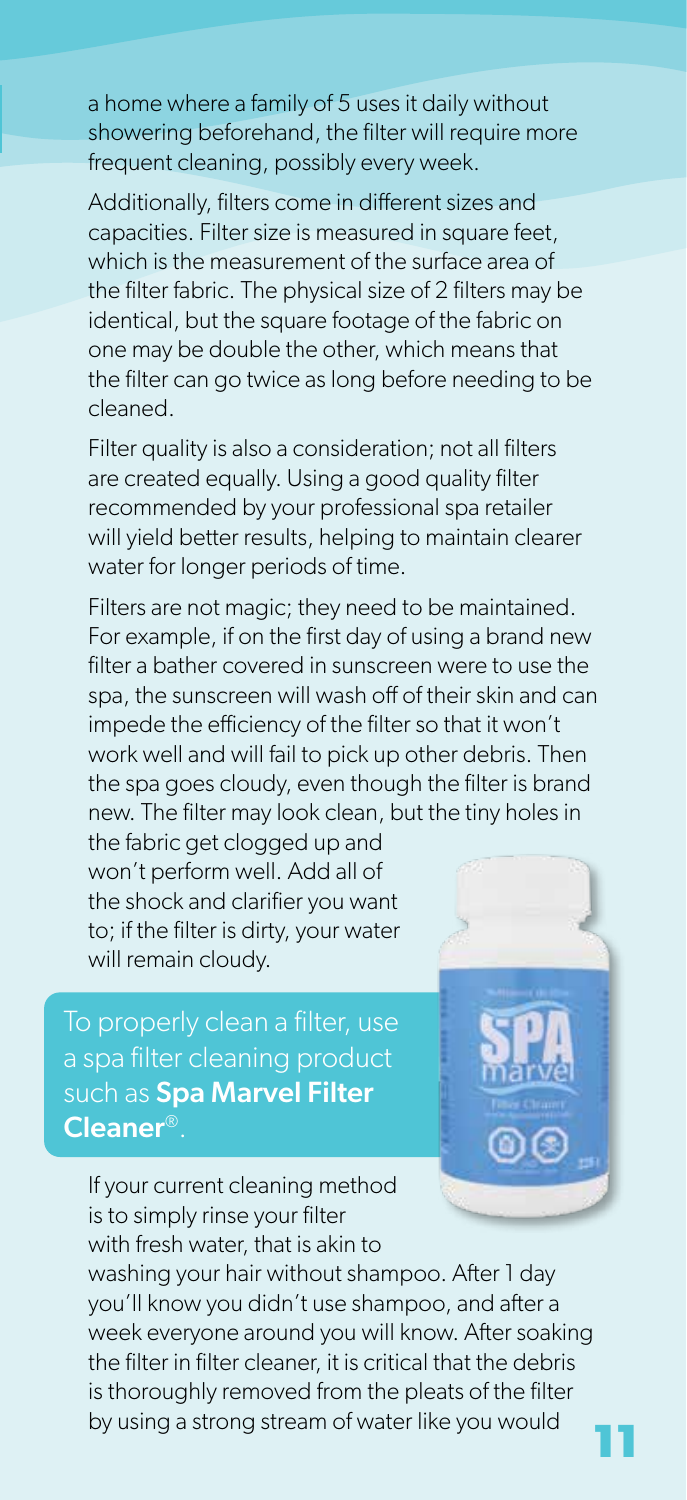from a garden hose sprayer. If after rinsing your filter the fabric does not appear brand new, i.e. there is still discolouration in the pleats or if it still smells dirty, then it is not clean and you need to reevaluate your current filter cleaning techniques. Many people gently and carefully use a pressure washer to quickly and effectively remove the debris after soaking the filter. Keep in mind that a pressure washer has the ability to peel paint from a car, and similarly can damage the fabric on your filter, so use common sense when using a pressure washer. If you do not have access to a pressure washer, the sprayer at the coin-operated car wash works well.

Thoroughly rinsing the filter once a week with fresh water to remove heavy debris and discolouration, combined with a proper complete monthly deepcleaning, will maintain the filter cleanliness for the majority of hot tub users. Your filter can never be too clean and it is **MUCH** easier to keep a filter clean than it is to clean a filter.

Filters don't last forever. While they may look fine to the naked eye, by nature they wear out and lose efficacy as they are used and cleaned. For example, a one-year old filter might allow twice as much debris to pass through the filter fabric as it did when it was new, which will impair water quality. Hot tub filters ought to be replaced after at most 1 year of use, or a dozen cleanings, whichever comes first.

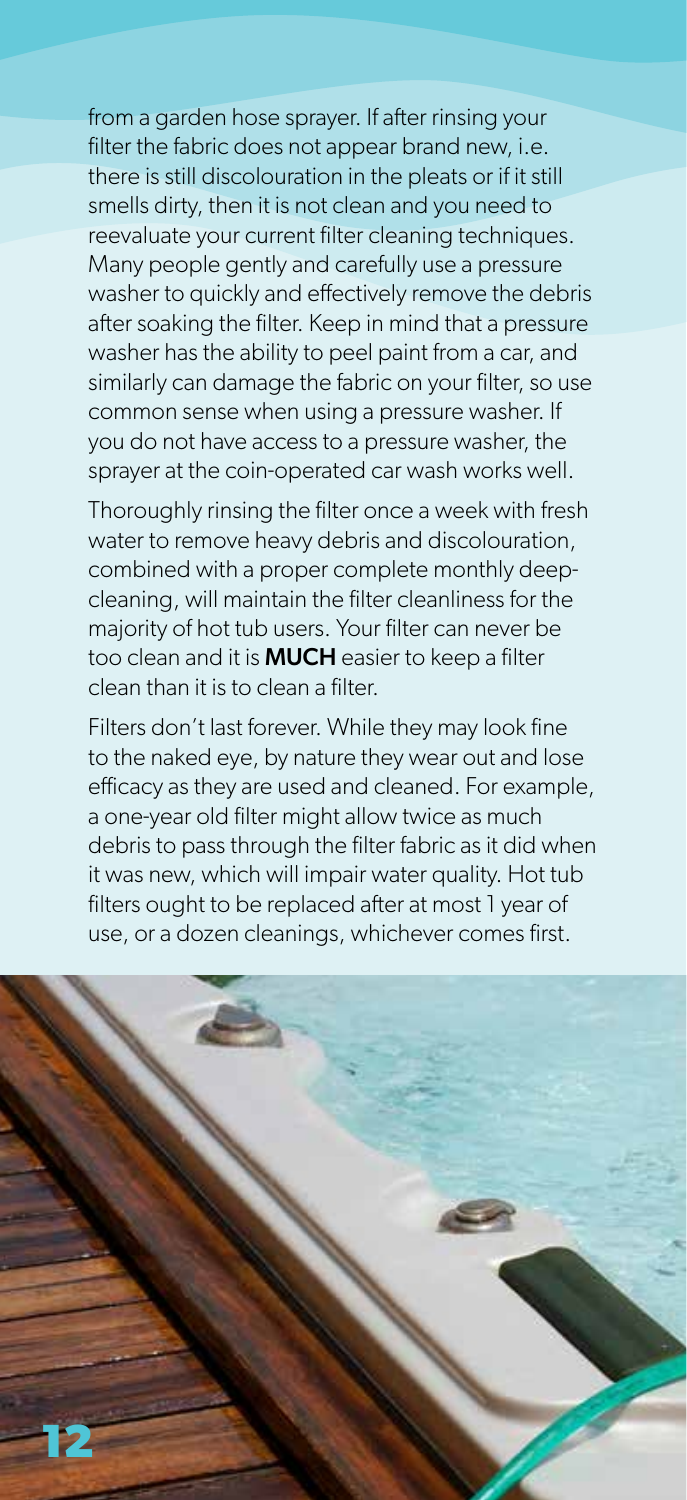## **CHANGING THE WATER**

As chemicals are added to spa water, the water becomes more saturated. It is a good practice to replace your spa water every three months. When using **Spa Marvel**®, you are using fewer chemicals than in traditional spa water care, so if a situation arose where the spa water could not be changed at the three month point (maybe the weather is too cold to permit a water change), simply add another bottle of Spa Marvel<sup>®</sup> to the existing water and carry on for another 3 months.

In a swim spa, use one bottle of Spa Marvel<sup>®</sup> per month, and change the water as frequently as your professional spa retailer recommends.

A plumbing cleaner such as Spa Marvel **Cleanser**<sup>®</sup> should be used prior to each water change.

#### **NOTES**

When adding chemicals to your spa water, follow the directions on the package.